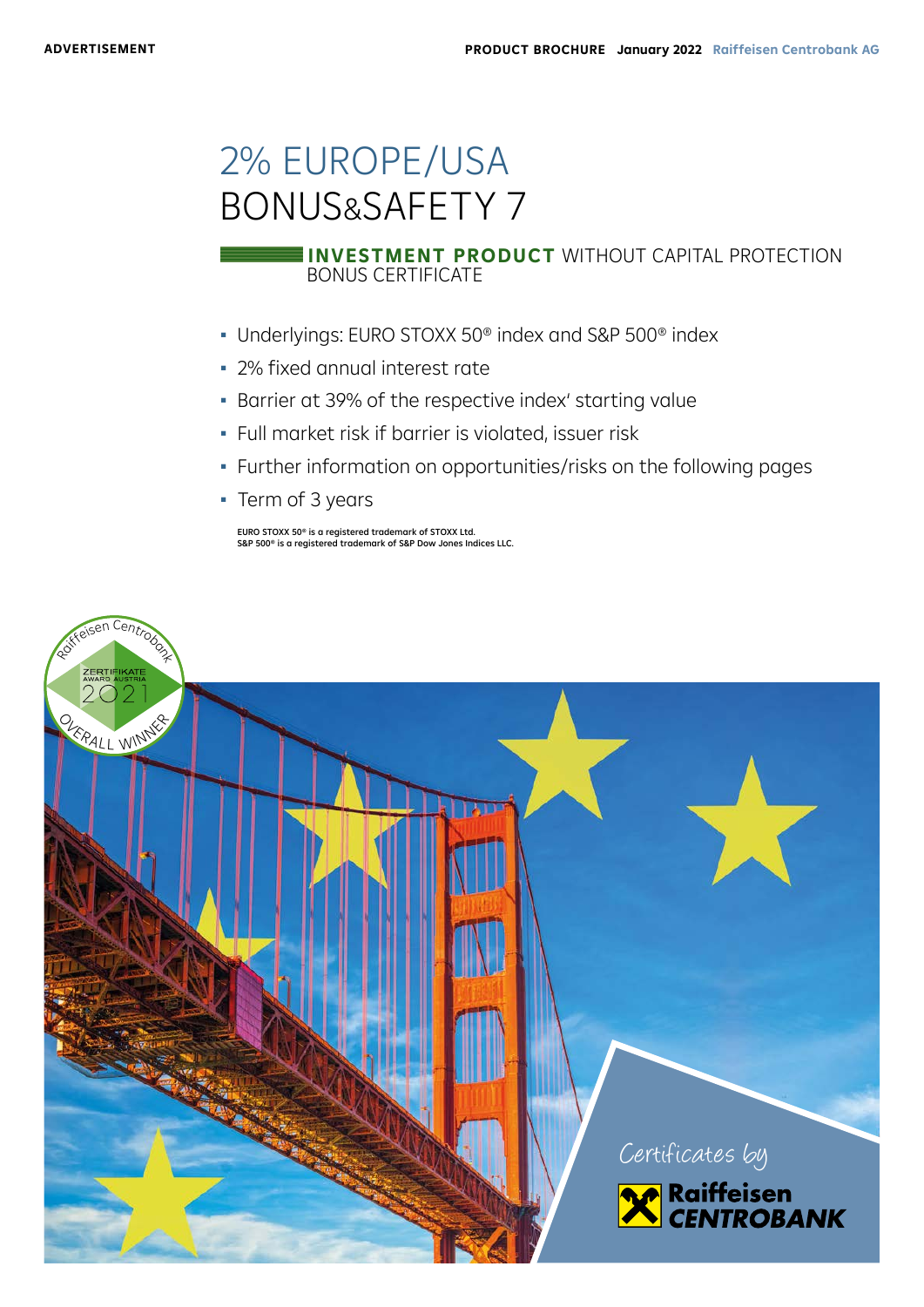## INVESTMENT WITH FIXED INTEREST RATE

## In short:

With this certificate investors obtain a fixed interest rate of 2% annually. At the end of the term, redemption is effected at 100% provided that the EURO STOXX 50® index and the S&P 500® index always quoted above the barrier of 39% of their respective starting value during the observation period. In the event of a barrier violation during the term by at least one of the underlyings, investors are exposed to full market risk; this means a substantial capital loss is possible.

#### **KEY FACTS**

| <b>Issuer</b>                  | Raiffeisen Centrobank AG*                    |  |  |
|--------------------------------|----------------------------------------------|--|--|
| Offer                          | continuous issuing                           |  |  |
| <b>ISIN</b>                    | AT0000A2UVU8                                 |  |  |
| <b>Issue price</b>             | 100%                                         |  |  |
| <b>Nominal value</b>           | <b>EUR 1,000</b>                             |  |  |
| Subscr. period <sup>1</sup>    | Jan 4 - Jan 31, 2022                         |  |  |
| <b>Initial valuation date</b>  | Feb 1, 2022                                  |  |  |
| <b>Issue value date</b>        | Feb 2, 2022                                  |  |  |
| <b>Final valuation date</b>    | Jan 29, 2025                                 |  |  |
| <b>Maturity date</b>           | Feb 3, 2025                                  |  |  |
| <b>Underlyings</b>             | EURO STOXX 50 <sup>®</sup> Index             |  |  |
|                                | S&P 500 <sup>®</sup> Index                   |  |  |
| <b>Starting value</b>          | Closing price of each                        |  |  |
|                                | underlying index on the first valuation day  |  |  |
|                                | Final reference value Closing price of each  |  |  |
|                                | underlying index on the final valuation day  |  |  |
|                                | Barrier 39% of the respective starting value |  |  |
| <b>Barrier reference price</b> | <b>Intraday Price</b>                        |  |  |
| <b>Observation period</b>      |                                              |  |  |
|                                | Feb 2, 2021 - Jan 29, 2025                   |  |  |
| <b>Fixed interest rate</b>     | 2% of the nominal                            |  |  |
|                                | value per year of maturity                   |  |  |
|                                | Interest rate payout dates Feb 2, 2023;      |  |  |
|                                | Feb 2, 2024; Feb 1, 2025;                    |  |  |
| <b>Bonus level</b>             | 100% of the nominal value                    |  |  |
| Cap                            | 100%                                         |  |  |
| Redemption                     |                                              |  |  |

Nominal amount or participation in the worse index performance (Redemption at the maturity date dependent on the solvency of RCB\*) Listing **Vienna, Frankfurt, Stuttgart** Quotes www.rcb.at

1 Early closing or extension of the subscription period is within the sole discretion of Raiffeisen Centrobank AG

\* Raiffeisen Centrobank AG is a 100% owned subsidiary of Raiffeisen Bank International AG – rating of RBI: www.rbinternational.com/ir/ratings

### **FUNCTIONALITY**

At the **initial valuation date**, the **starting values** of the underlyings are fixed and the barriers are determined. During the observation period the barrier reference prices are continuously compared to their respective barriers. At the final valuation date one of the following scenarios will apply:

### **1) Barrier not violated**

If the barrier reference prices of the underlyings always quoted above their respective **barrier** during the observation period, the **bonus amount** is paid out at the end of term. This amount represents the maximum payout (cap).

### **2) Barrier violated**

If the barrier reference price of at least one underlying has been at or below the respective barrier at least once during the observation period, the payout on the maturity date will be made in accordance with the worse underlying performance (percentage performance from the starting value to the final reference value). The maximum payout amount remains limited by the cap.

Regardless of this the fixed interest rate is paid out in any case annually.

### **PAYOUT PROFILE: EXEMPLARY PRESENTATION**

| <b>FINAL REFERENCE VALUE*</b> |                           | <b>REDEMPTION** IF BARRIER</b> |                 |
|-------------------------------|---------------------------|--------------------------------|-----------------|
|                               | UNDERLYING 1 UNDERLYING 2 | <b>NOT VIOLATED</b>            | <b>VIOLATED</b> |
| $+20%$                        | $+30%$                    | 100%                           | 100%            |
| $+15%$                        | $+5%$                     | 100%                           | 100%            |
| $+/-0%$                       | $+/-0\%$                  | 100%                           | 100%            |
| $-10%$                        | $+25%$                    | 100%                           | 90%             |
| $+10%$                        | $-20%$                    | 100%                           | 80%             |
| $-20%$                        | $-40%$                    | 100%                           | 60%             |

\* in comparison to the respective starting value; \*\* in % per nominal value

#### **PLEASE NOTE:**

**The redemption is always based on the index with the worse performance!**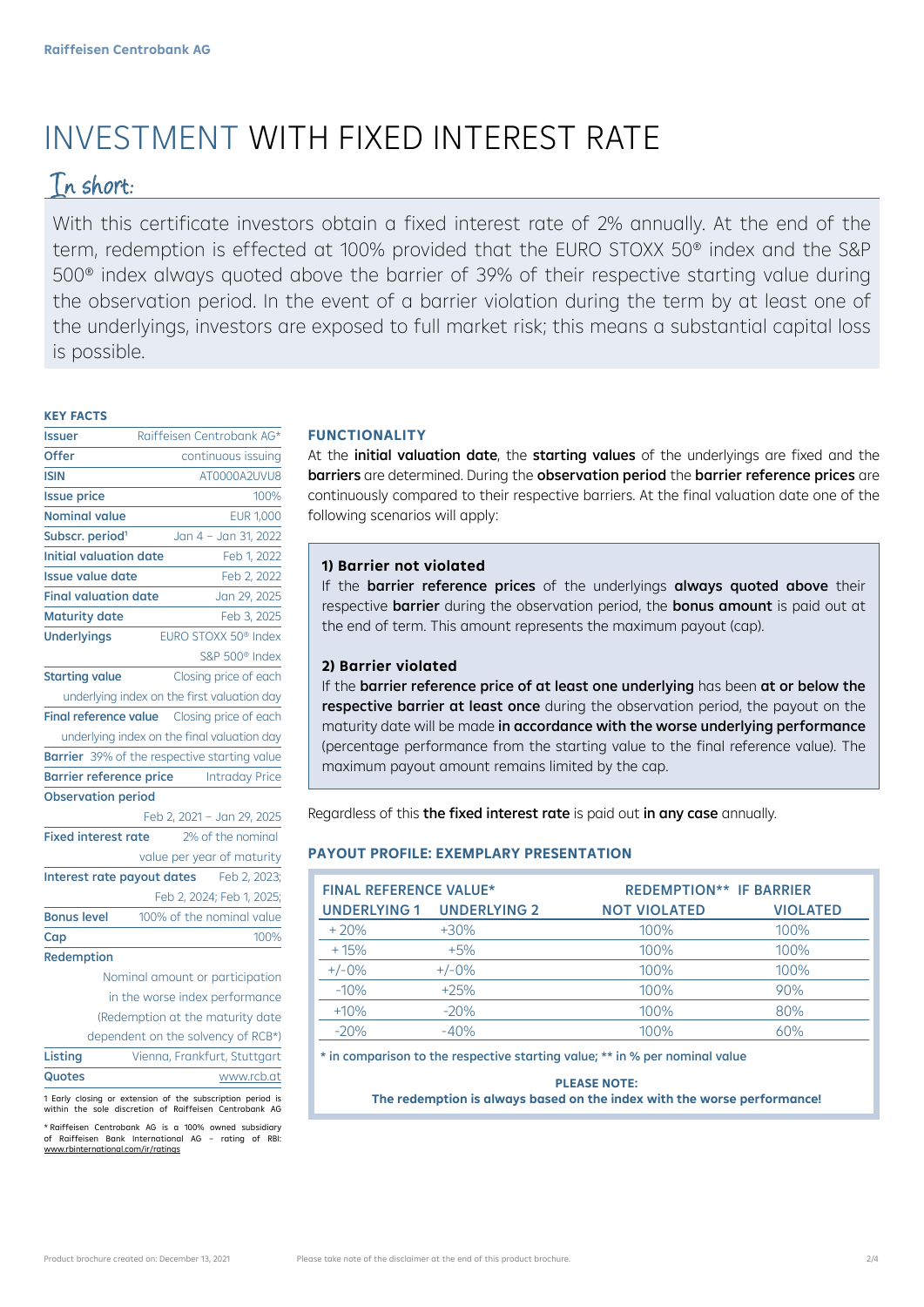#### Branch Weighting Apple 7.1% Microsoft 6.4% Amazon.com IT 3.8% Alphabet (Klasse A) IT 2.2% Alphabet (Klasse C) **IT** 2.1% Tesla 2.1% Meta Platforms (Klasse A) IT 2.0% NVIDIA IT 1.9% Berkshire Hathaway (Klasse B) Financials 1.3% JPMorgan Chase **Financials** Financials 1.2% 30.1% and the contract of the contract of the contract of the contract of the contract of the contract of the c Branch Country Weighting ASML Holding Technology NL 9.2% LVMH Luxury goods FR 6.0% Linde Chemistry GB 4.9% SAP **IT** IT DE 4.3% TotalEnergies Oil&Gas FR 3.7% Siemens Industrial DE 3.6% L'Oreal Basic Consumption FR 3.2% Sanofi **Pharma** FR 3.1% Schneider Electric Industrial FR 3.0% Allianz **Financials DE** 2.7% 43.7% Price<br>FUR 1,200 1,600 2,000  $-2.400$  $-2,800$ 3,200  $-3,600$ 4,000 Q1 Q2 Q3 Q4 Q1 Q2 Q3 Q4 Q1 Q2 Q3 Q4 Q1 Q2 Q3 Q4 Q1 Q2 Q3 Q4 Q1 2017 2018 2019 2020 2021 4,400 39% INDICATIVE BARRIER EU0009658145 1,500  $-2.000$ 2,500  $3,000$ 3,500 4,000 4,500 Q1 Q2 Q3 Q4 Q1 Q2 Q3 Q4 Q1 Q2 Q3 Q4 Q1 Q2 Q3 Q4 Q1 Q2 Q3 Q4 Q1 2017 2018 2019 2020 2021 5,000 Price<br>USD 39% INDICATIVE BARRIER US78378X1072

**EURO STOXX 50® - TOP 10 CONSTITUENTS S&P 500® - TOP 10 CONSTITUENTS**

#### **SUITED MARKET EXPECTATION**

| declining                      | sideways     |           |  |  |  |
|--------------------------------|--------------|-----------|--|--|--|
| <b>YOUR INVESTMENT HORIZON</b> |              |           |  |  |  |
| < 3 years                      | 3 to 5 years | > 5 years |  |  |  |

#### **NOTE**

The referenced opportunities and risks represent a selection of the most important facts regarding the product.

You are about to purchase a product that is not easy and difficult to understand.

For further information see the Base Prospectus (including possible amendments) – approved by the Austrian Financial Market Authority (FMA), deposited at the Oesterreichische Kontrollbank AG and published at www.rcb.at/en/securitiesprospectus (we recommend reading the prospectus before making an investment decision) – and the key information document as well as "Customer Information and Regulatory Issues" at www.rcb.at/en/customerinformation.

### **OPPORTUNITIES**

- Fixed interest rate: Fixed annual interest rate is paid out regardless of the underlying performance
- **Safety buffer:** Partial protection against falling prices due to barrier
- Flexibility: Tradability on the secondary market, no management fees

#### **RISKS**

As of December 10 2021; Source: Reuters (.STOXX50E; .SPX) Please note that past performance is no reliable indicator of performance.

- **Barrier violation**: If the respective barrier is violated, investors are entirely subject to market risk, without any protective mechanism. Close to the barrier, disproportionate price movements of the certificate can also occur during the term.
- **Elimited yield opportunity:** The maximum payout amount is limited by the cap. Investors do not participate in price increases above the cap.
- Issuer risk / Bail-in:

Certificates are not covered by the Deposit Protection Scheme. Investors are exposed to the risk that Raiffeisen Centrobank AG might be unable to fulfil its payment obligations in respect of the described financial instrument such as in the event of insolvency (issuer risk) or an official directive (Bail-in). A total loss of the capital invested is possible.